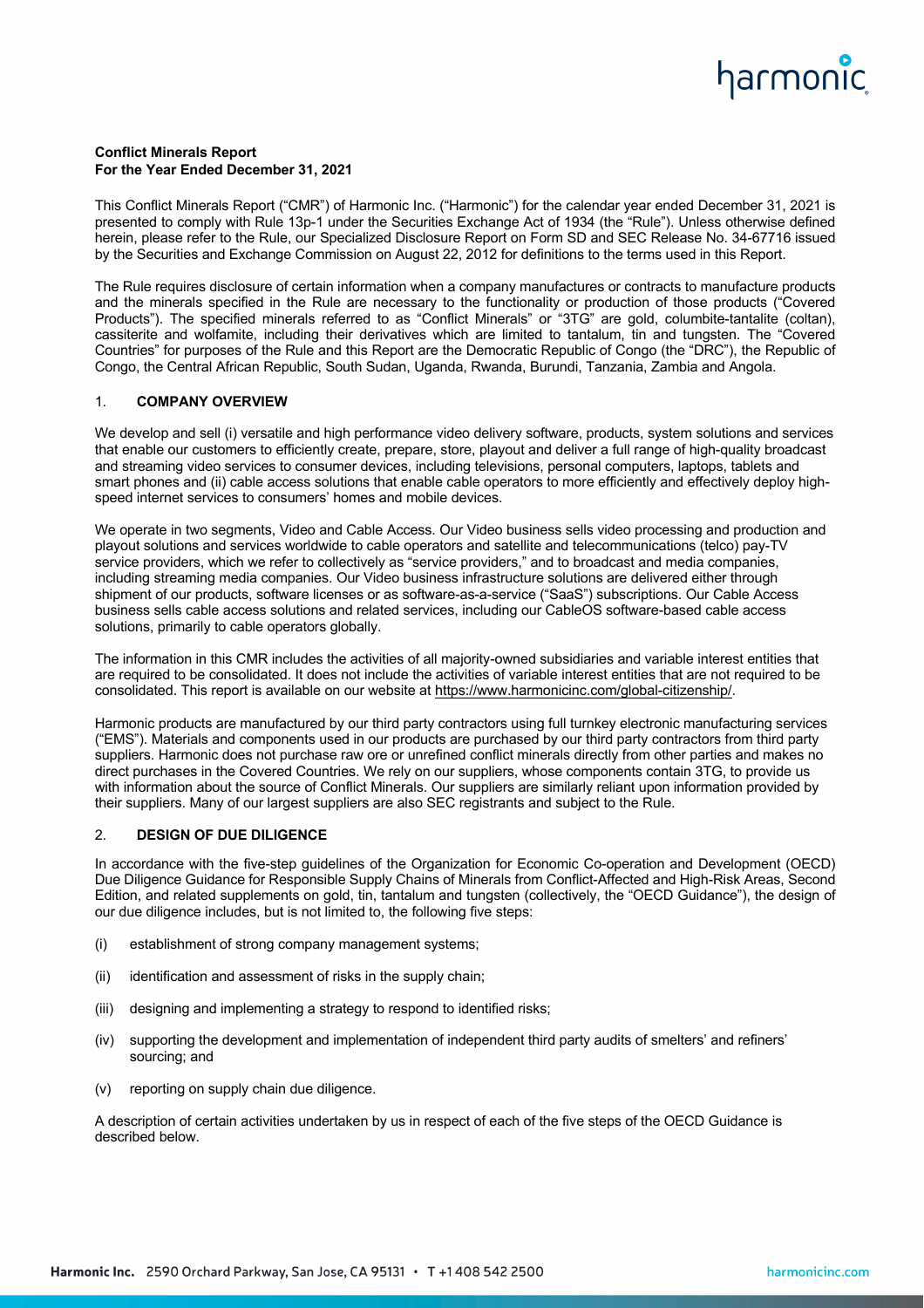# harmonic

## **2.1 Management Systems**

### *2.1.1 Conflict Mineral Policy*

Harmonic has adopted a Conflict Minerals Policy, which is attached to this report as Annex 1 and posted on our website at https://www.harmonicinc.com/global-citizenship/. This website address is included for reference only. The information contained on Harmonic's website is not incorporated by reference into this CMR.

### *2.1.2 Internal Team*

Harmonic has established a Conflict Minerals Reporting Oversight Committee that includes the Vice President of Corporate Quality, Corporate Counsel, the Vice President of Supply Chain Management sponsored by the Senior Vice President of Operations, as well as executive-level representatives and a team of subject matter experts from relevant functions such as Regulatory Compliance, Engineering, and Sales. Led by the Conflict Minerals program manager, the team of subject matter experts is responsible for implementing our Conflict Minerals compliance strategy. Our senior management is regularly briefed on the results of our due diligence efforts.

### *2.1.3 Control Systems*

As we do not typically have a direct relationship with 3TG smelters and refiners, we are engaged and actively communicate with our EMS providers and their suppliers. We participate in the Responsible Minerals Initiative (RMI), which provides disclosures of upstream suppliers in the supply chain.

Our controls include, but are not limited to, our (a) Code of Business Conduct and Ethics, which is available at http://investor.harmonicinc.com/corporate-governance/highlights and outlines expected behaviors for all Harmonic employees, and (b) Supplier Code of Conduct, which is available at https://www.harmonicinc.com/global-citizenship/. These website addresses are included for reference only. The information contained on Harmonic's website is not incorporated by reference into this CMR.

### *2.1.4 Supplier Engagement and Activities*

Although we do not purchase materials and components directly from third party suppliers, as part of our risk management plan to ensure suppliers understand our expectations, we have included in our Supplier Code of Conduct information regarding relevant and applicable environmental compliance obligations and responsible sourcing of Conflict Minerals. Harmonic compliance personnel also send periodic emails and training documents to our suppliers to create awareness and inform them about updates regarding rules and regulations relating to Conflict Minerals.

We do not typically have a direct relationship with 3TG smelters and refiners and do not perform direct audits of these entities within our supply chain. We support audits through our adoption of RMI initiatives and recommendations.

### *2.1.5 Grievance Mechanism*

We have grievance mechanisms whereby employees and suppliers can report violations of Harmonic's policies either anonymously under our Whistle Blower Policy and Code of Business Conduct and Ethics, or non-anonymously to Harmonic's Human Resources department.

### *2.1.6 Maintenance Record*

We have adopted a policy to retain compliance data and relevant documentation for at least 5 years from the date of last use or issuance, whichever is later.

### *2.1.7 Identify and Assess Risk in the Supply Chain*

Because of our size, the complexity of our products, and the depth, breadth, and constant evolution of our supply chain, it is difficult to identify suppliers that are upstream from our more direct suppliers. Accordingly, we participate in a number of industry-wide initiatives as described in section 3 below.

We rely on our suppliers, whose components contain 3TG, to provide us with information about the source of Conflict Minerals. Our suppliers are similarly reliant upon information provided by their suppliers. Many of our largest suppliers are also SEC registrants and subject to the Rule.

### *2.1.8 Design and Implement a Strategy to Respond to Risks*

In response to this risk assessment, Harmonic has an approved risk management plan through which the Conflict Minerals program is implemented, managed and monitored. Updates to this risk assessment are provided regularly to senior management.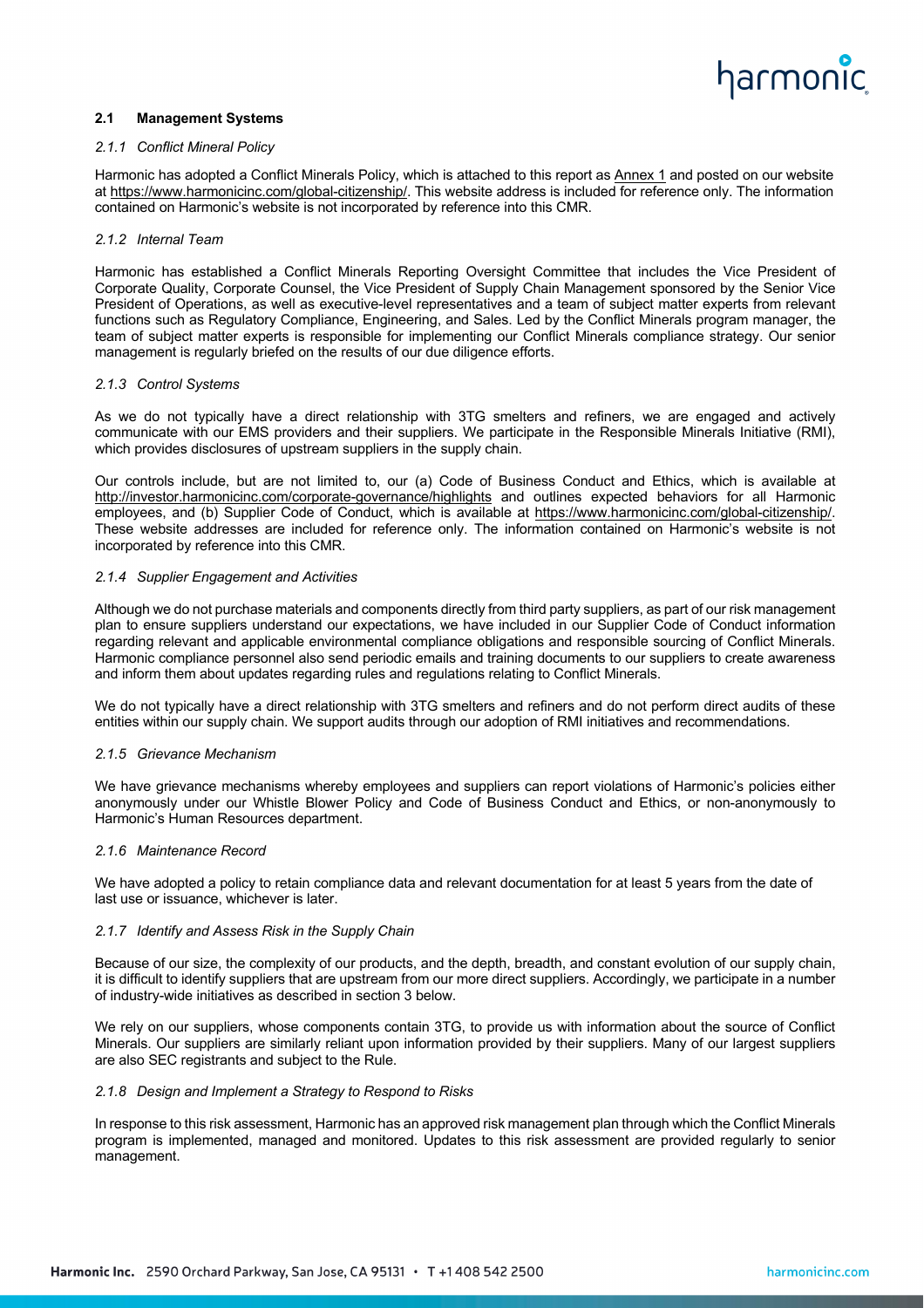# narmonic

As part of our risk management plan, to ensure suppliers understand our expectations, we have posted information on our company website regarding relevant and applicable environmental compliance obligations, including responsible sourcing of Conflict Minerals, to Harmonic and its suppliers. The Harmonic Compliance Team also sends periodic emails and training documents to our suppliers to create awareness and inform them about updates to rules and regulations relating to Conflict Minerals.

As described in our Conflict Minerals policy, we require all suppliers in our supply chain to utilize materials that originate from DRC conflict-free smelters certified by the Responsible Business Alliance (RBA). However, if we determine that any supplier is, or a reasonable risk exists that it may be, violating this policy, then we will require the supplier to commit to devise and undertake suitable corrective action to move to a conflict free source

### *2.1.9. Carry out Independent Third Party Audit of Supply Chain Due Diligence at Identified Points in the Supply Chain*

We do not typically have a direct relationship with 3TG smelters and refiners and do not perform direct audits of these entities within our supply chain. We support audits through our participation in the RMI.

### *2.1.10 Report on supply chain due diligence*

Harmonic's due diligence measures included:

- a. Conducting a supply-chain survey with direct suppliers of materials containing Conflict Minerals using the RMI Minerals Reporting Template to identify the smelters and refiners; and
- b. Comparing the smelters and refiners identified in the supply-chain survey against the list of smelter facilities which have been identified as "conflict free" by programs such as the RMI Conflict Free Smelter Program for tantalum, tin, tungsten and gold.

Our suppliers were also provided with instructions and guidance to complete the template.

## 3. **YEAR 2020 DUE DILIGENCE EFFORTS**

### *3.1 Due Diligence Implementation*

We conducted an analysis of our products and found that almost all of our products, excluding software products, are Covered Products. Thereafter, we undertook in good faith a reasonable country of origin inquiry ("RCOI") reasonably designed to determine if any 3TG originated in the Covered Countries and whether any of the 3TG may be from recycled or scrap sources with respect to products: (i) for which 3TG are necessary to the functionality or production of that product; (ii) that were manufactured, or contracted to be manufactured, by Harmonic; and (iii) for which the manufacture was completed during calendar year 2021.

Based on our RCOI, we were unable to determine that the 3TG did not originate in the Covered Countries, or if our 3TG came from recycled or scrap sources.

After performing the RCOI, we implemented a diligence process designed to conform with the OECD Guidance in order to exercise due diligence on the source and chain of custody of the Conflict Minerals.

### *3.2 Supply Chain Due Diligence Process*

We relied on our EMS contractors and their suppliers to provide information on the origin of the 3TG contained in components and materials supplied to us - including sources of 3TG that are supplied to them by their lower tier suppliers.

### *3.2.1 Efforts to Determine Mine or Location of Origin*

Through our participation in RMI and OECD implementation programs, and by requesting our suppliers to complete the RMI Conflict Minerals Reporting template, we have determined that seeking information about 3TG smelters and refiners in our supply chain represents the most reasonable effort we can make to determine the mines or locations of origin of the 3TG in our supply chain. Please visit our FAQ section on our website under https://www.harmonicinc.com/globalcitizenship/. This website address is included for reference only. The information contained on Harmonic's website is not incorporated by reference into this CMR.

### *3.2.2 The Survey*

We used the reporting template prepared by the RMI to collect Conflict Minerals and smelter information from our first tier suppliers. We contacted and surveyed all of our first-tier suppliers who supplied components and materials to us through our EMS contractors after January 1, 2021. In addition, we included suppliers where the nature of the component, or the location of the supplier, indicated that those components were likely to contain 3TG.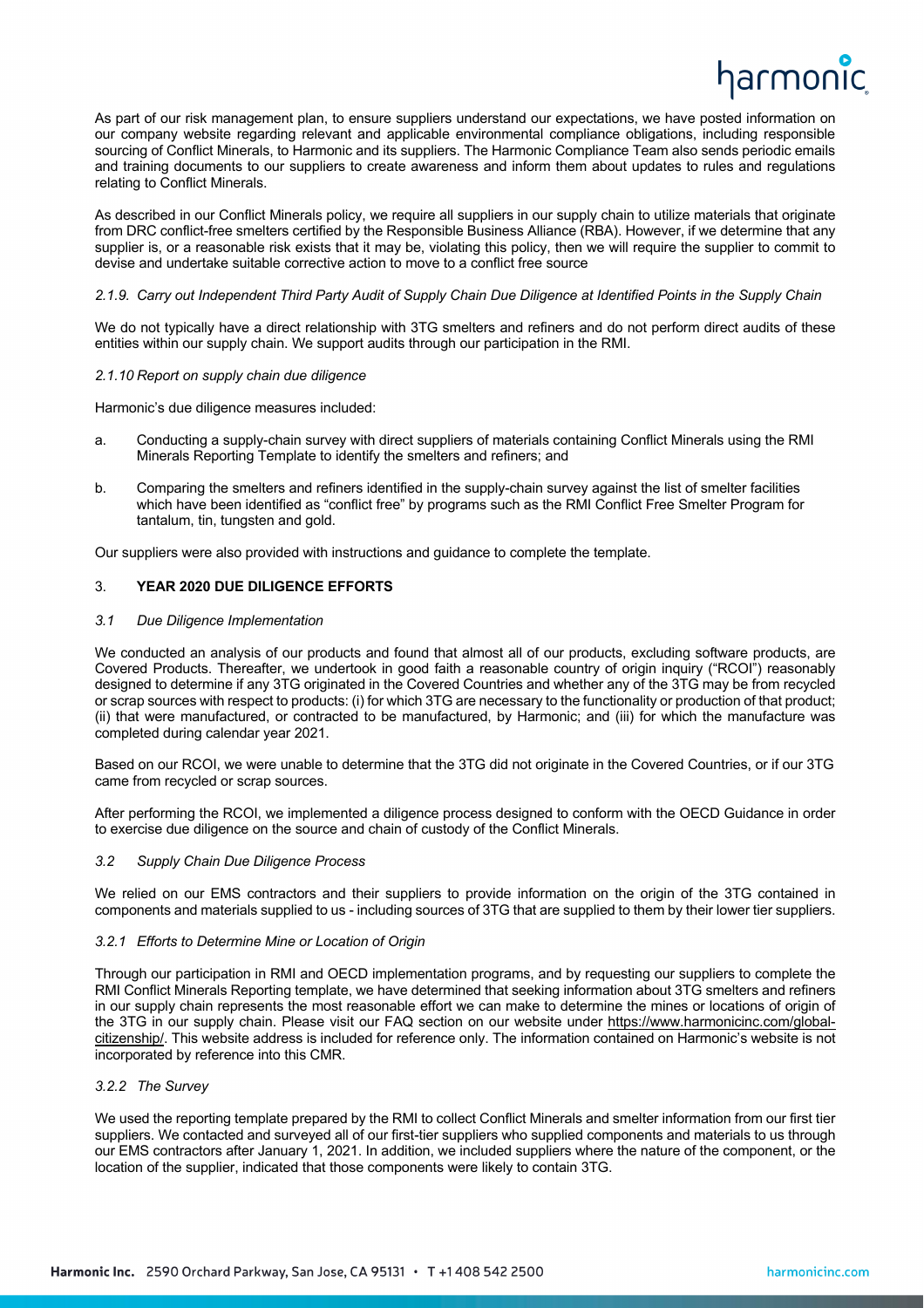

### *3.2.3 Survey Responses*

We sent out the RMI survey to 100% of our 319 active and direct suppliers that are in scope of our RCOI, and received 263, or 82%, responses through our initial survey and follow-up efforts. The 82% of responding suppliers cover approximately 90% of our active parts or products. Responses were reviewed for completeness, reasonableness, and consistency, and we routinely followed up with our contract manufacturers and component suppliers for corrections and clarifications as needed.

In the supplier responses, 209, or 66%, of the total suppliers stated "DRC Conflict Free" from the RMI survey responses to their direct suppliers; 13, or 4%, of the total suppliers stated "DRC Conflict Not Affected"; and 41, or 13%, of the total suppliers stated "DRC Conflict Undeterminable" from the RMI survey to their direct suppliers.

Furthermore, since we operate with an outsourced manufacturing business model, we performed an analysis of our external contract manufacturing partners and system integrator supply chain activities that involve Harmonic products. In 2021, we spent over 85% of our purchasing budget with 25 direct component and OEM manufacturers. The results of our survey responses from these 25 top suppliers were as follows: "DRC Conflict Free" - 10 (40%); "DRC Conflict Undeterminable" - 10 (40%); and "No Response" - 5 (20%).

#### *3.3 Report on Supply Chain Due Diligence*

After performing the RCOI and due diligence, because we were unable to comprehensively determine the origin of all Conflict Minerals used in our products, the facilities used to process them, their country of origin, their mine or location of origin, and whether or not they came from recycled or scrap resources, we concluded that our products are "DRC Conflict Undeterminable" with regard to calendar year 2021.

### **4. Risk Mitigation**

In the next compliance period, Harmonic intends to take the steps listed below to improve the information gathered from its due diligence to further mitigate any risk that the Conflict Minerals in our products do not benefit armed groups in the Covered Countries:

- a. Continue to include a Conflict Minerals flow-down clause in new or renewed supplier contracts;
- b. Continue contacting and following up with our suppliers to solicit more responses to our survey;
- c. Direct our suppliers to training resources to educate and create awareness among our suppliers about Conflict Minerals and their role in mitigating risk and creating a transparent supply chain, and to educate our suppliers about our Conflict Minerals policy;
- d. Consider terminating any of our suppliers for not responding to our survey or found to be supplying us with 3TG from Covered Countries; and
- e. Work with the OECD and relevant trade associations and other resources to define and improve best practices and build leverage over the supply chain in accordance with the OECD Guidance.